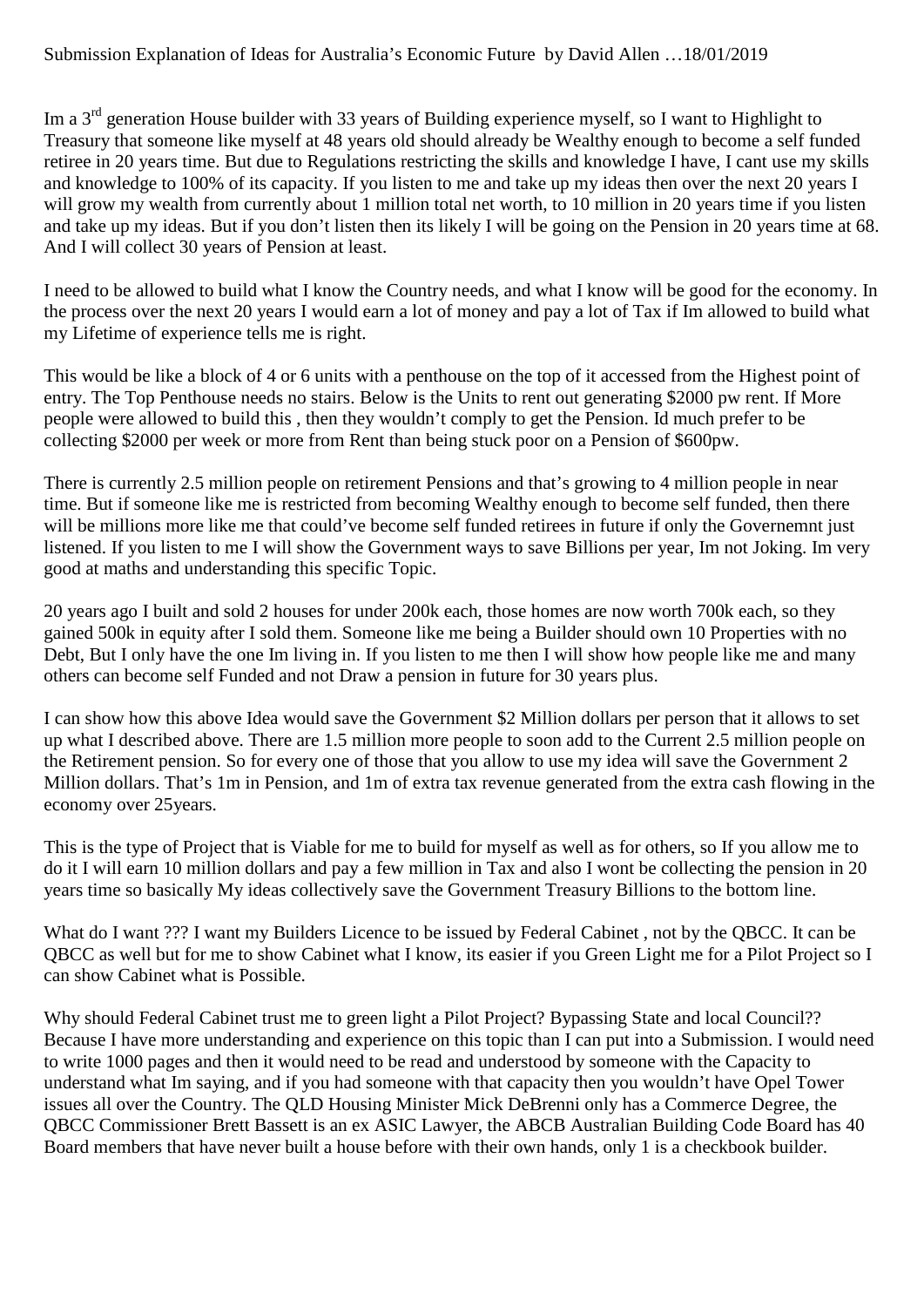Let me show the solutions, Green light any site, and let me show whats possible. Karen Andrews God Bless her is Assistant Minister for Industry, yet never built even a letterbox before. Come on Cabinet Give me a Go would ya.

Let me show whats possible, otherwise the only building you will see is all the Kath and Kym style Suburbs built by Uncle Arthur Type Villaworld Business Builders that only understand numbers. They are all building concepts 30 years out of date. None of those have a trade background, they just are building volume scale in a 30 year old Building concept.

My ideas will boost the Bottom Line in Treasury by Billions, let me prove it. Please issue me a Builders Licence from Cabinet. Peter Dutton is Home Affairs Minister, so let him sign off my Australian Builders Licence, currently its QBCC 72747, id like to keep the number but I want a Builders Licence issued from the Australian Building and Construction Commission (ABCB licence –72747 David Philip Allen). Next thing I want is to discuss with an MP or Cabinet Minister on what Project I can best Show how to upgrade Australian Building to a new Benchmark in a way that addresses the need to Push the Budget into Surplus. Several Birds can be hit with one stone.

So please take action, Contact me because Id happily use my own Money at risk in a Pilot Project green lighted from Federal Cabinet.

The Houses and projects Ive done in the past have been copied by others, so my Pilot Project would end up being Copied by others. Everyone that Copies my Project will end up saving the Treasury 2 million dollars to the forward projections.

Ive written dozens of letters to PM and MPs with many ideas, Im sick of writing all these ideas to Improve the economy and constantly being ignored. Its much easier if you just allow me to show what solutions I have that may not Comply with Trivial outdated Zoning Laws.

I wrote to the last 3 Housing Ministers for QLD, saying all our zoning and Building Codes are 30 years outdated, And recently the Housing Ministers office released a white paper admitting that zoning and Building Codes are 30 years outdated, Ive been trying to tell them that for 5 years.

Please let me show Federal Cabinet and show Australia what is Possible for Australias Building and Economic Future by Please Giving me a Australian Builders Licence 72747, and Green lighting a Pilot project where I can Show as many new Innovations and ideas that I can fit in one development Project.

Regards David Allen

0410169400

## **The Economics of Zero by David Allen 11/12/2018**.

Here is a plan that Solves many Funding problems, pays for it all, yet has Zero net cost outlay to achieve it, I suggest Government take up my ideas. Sorry for the Phrasing, Points condensed.

Eg\* When real Money gets Printed as plastic money, It's a roll of plastic that gets printed and cut into notes. But while that money is being made it dosnt cost Interest or bear Interest as an investment deposit yet, because its not completed yet, its still being made and printed. So even once its cut into notes and packed into Wads and into stacks on pellets and onto the forklift to load those notes into the Warehouse, its still not Costing anyone Interest or having to pay anyone interest yet because those Notes havnt yet been "Written into Service" yet . Once those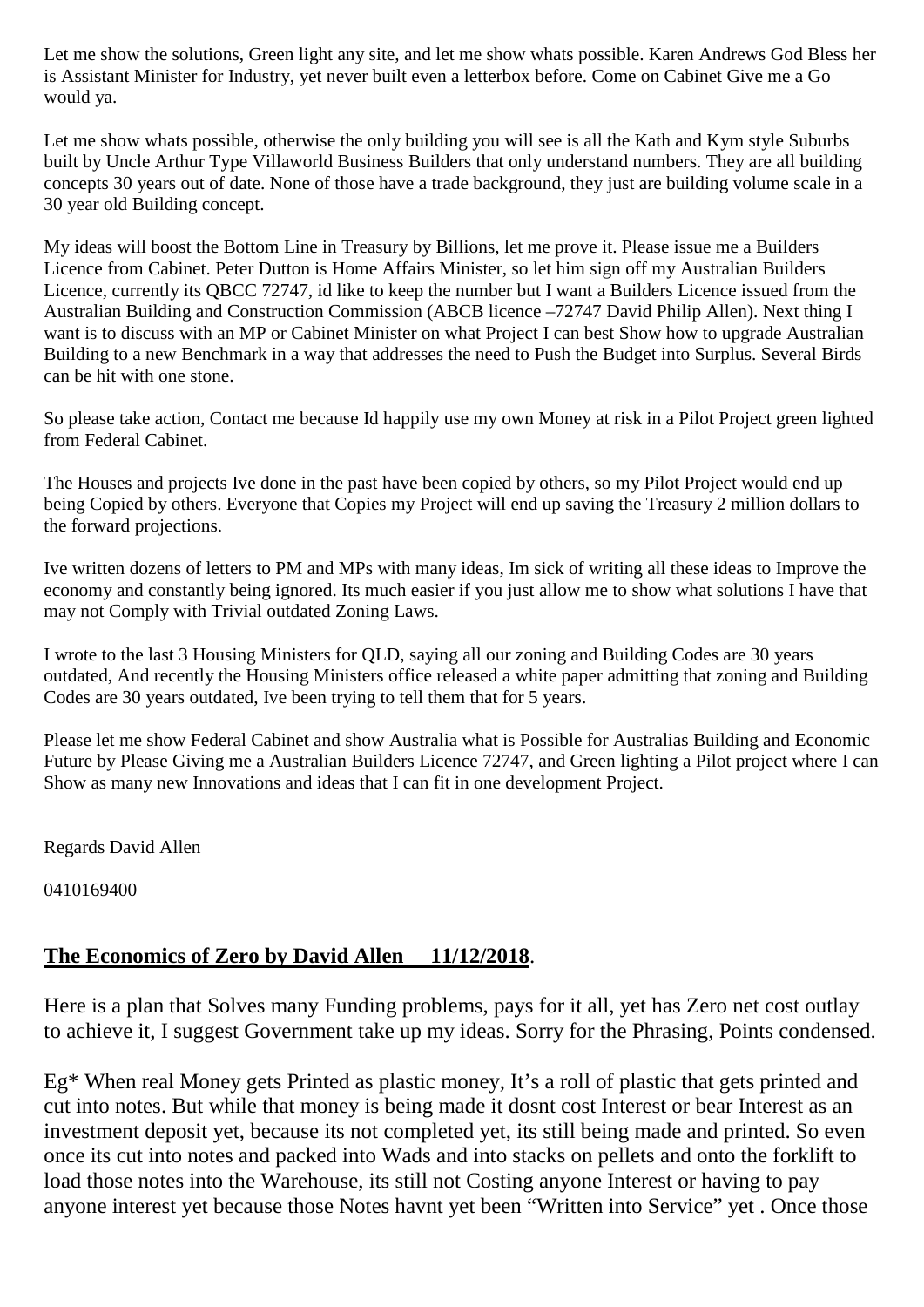Notes are Written into Service, they then can be Lent at an interest rate or Deposited and collect some interest.

So if a note of Money costs or bears No interest while its being made, then Why should a Development Project be Costing 5% pa Interest for 4 years before completed and its Written into service?? Once completed that Building Must be "Written into Service" by the Final Inspector Certifier, and Also either sold to a new Home Owner, new office or new shop owner where a new Loan is written on each Unit, Or else Rented where the Yield from the rent then becomes the Yield income to service the Loan. My idea will only work in the Window we have now, until a point in time in the future where rates are at zero or after a major Crash were building costs would exceed Asset values and activity stops. Or the economy has a gap year or decade to re-set. Until that happens we have a Window where Government can use my ideas to Treat some new Buildings the same way as How money not yet printed is not yet part of the financial System, so Development projects shouldn't be part of the financial system until they are Completed and "Written into Service". This Idea allows the Australian Government to use my idea to 0% write these bridge loans for some developments, where some Government Objectives are built by a developer within the development for free in exchange for access to these 0% Development Bridging loans to Build required development projects Using Capital that is not yet written or Printed into the Financial System yet.

\*As a single project example (scalable), if the Government Approves my idea to Write loaned Capital and Guarantor it for example a \$100 Million Cost, Mixed diverse Development for 0% interest rate. Such a development would normally cost \$100m and take 4 years to design and complete, and would normally cost 5% pa interest. So \$80m would be in development costs and \$20m in interest costs = \$100m approx. But with my idea in action, this same Development costs only \$80m with Zero Interest because Government Wrote the loan and used this development as Collateral to write this debt. (Government needs to write loans 0%pa to be paid back on completion) Costs the Government Zero and the activity generates Tax Revenues.

So the Advantage for Government to get Some Public Projects built for them for Zero net Cost, is Now Until 2029 when the markets Collapse in the 100 year repeat of 1929. After 2029 we could have Zero or negative interest rates, yet No-one can build anything because the Costs would exceed the Asset Valuations. So the Time to Build and act on my ideas is right now. Get everything Built now and Create the best **Economic Noahs Ark** that is possible for Australia to survive in control regardless what happens in the future.

This clearly is a Massive win for the developer, but to approve this the Government can Stipulate Some conditions. Like, in the Development a New MPs office could be in the offices built with title Transferred to Government Ownership. Also in the Housing section, some Public Housing supplied and Titles given to Government, also mabe a Small depo for Police, Fire Ambulance, Roads Or any other items required like Public amenities. So Government gets all the Items they need built for Zero net cost outlay to Government. Normally Government would have to buy or build these. My idea builds them at Zero net cost to Government.

The developer wins because they have an \$80m net cost to Build a Development to be finished in 4 years with all the rest of the Newly built Assets could be worth \$160m. This is just an example so using the same thought process, it could be possible for Government to achieve